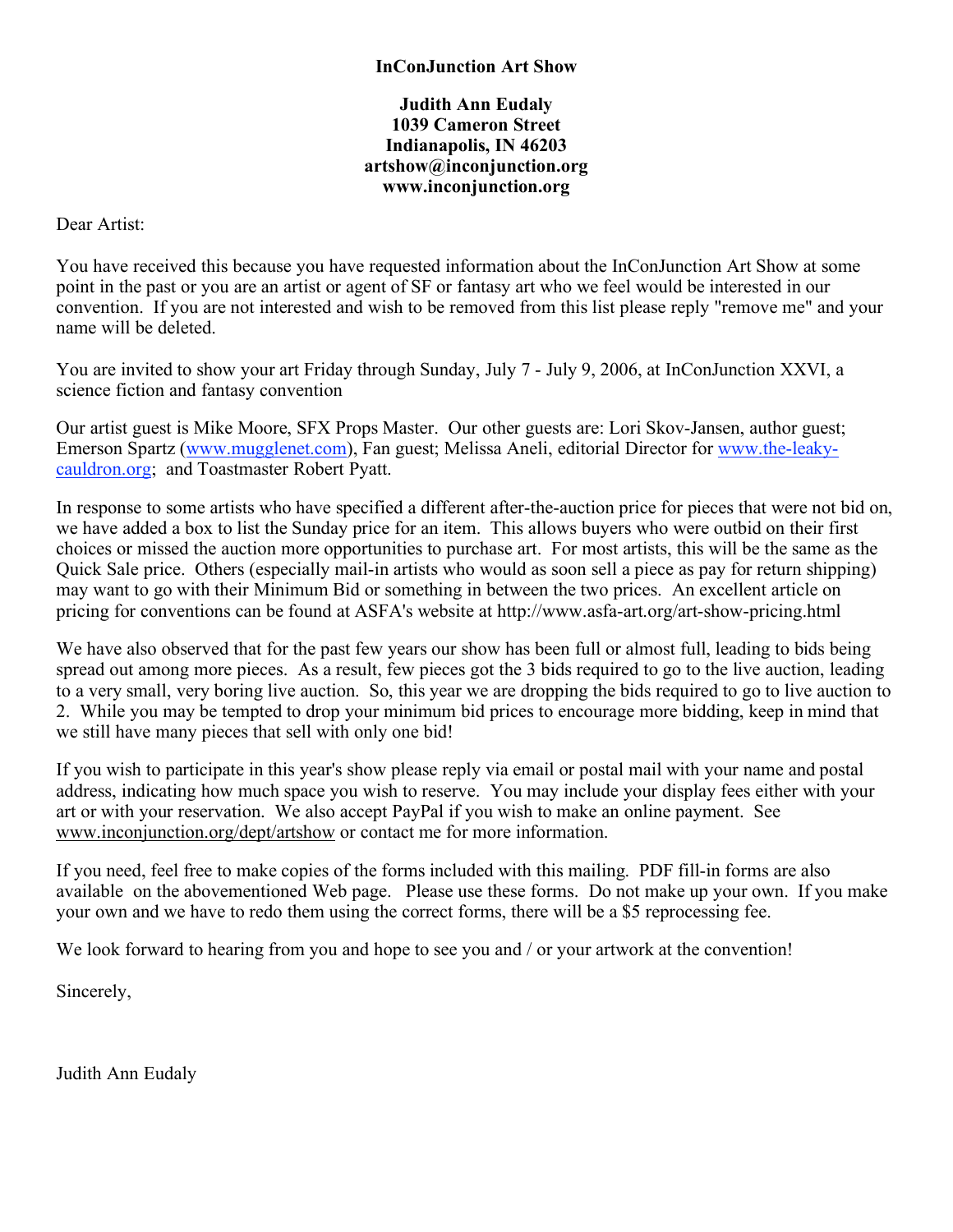## **Fees**

3' w x 6' h freestanding panels will be \$10.00. 3D works to be displayed on tables have a display fee of \$1.00 apiece, or \$6.00 for up to a half table (3 x 2. 5) or \$10.00 for up to a full table for small 3D pieces. The half and full table rate does not **guarantee** you the full half or whole table—we will give your small pieces appropriate display space but will not leave large sections of unaesthetic empty table space merely because you chose the table price break over the per-piece price. Please, allow for a 3-inch border between pieces to properly display pieces and bid sheets. There will be a 10% commission on all sold artwork. There is a 4-panel/2-table limit on artwork

There is a \$6.00 *per artist* fee for placing multiple works in the **print shop**, plus 10% commission on all sold prints.

There will be a \$5.00 reprocessing fee if we have to redo the forms.

### **Mail-In Art**

Mail-in art will be accepted until Wednesday before the convention. Hanging fees and return postage must be provided, either prepaid or included with your shipped art. We recommend that you insure your art. The convention will not be responsible for damage incurred during shipping. Mail art in sturdy, reusable cartons. If special handling or return shipping by other than UPS is required, please give specific instructions. **You may respond via E-mail or regular mail to reserve your space. Be sure to include your snail mail address.**

### **Please! Do not mail art to the hotel. Mail art to:**

# **InConJunction Art Show 1039 Cameron Street Indianapolis, IN 46203**

#### **General**

**Check-in** will begin on Friday from 12 noon to 2 p. m. The show will open to attendees at 2 p. m. Check your program for details about hours of operation.

**Unsold art** may be collected by artists or agents on Sunday. Again, check your program for the schedule. Unsold art will not be given to anyone without the artist's written authorization. We request that artists pick up their work by 2 p. m. Sunday. Mail-in art will be returned during the next two weeks following the convention. If postage has not been paid in advance and sales have not covered the cost, art will be held until payment is made. You will be notified if this happens.

**Payment** to walk-in artists will be made when they pick up their artwork. Mail-in artists will have their check included with their returned artwork, which will be returned within two weeks of the convention. Checks will be made out to the artists unless we have written notification to do otherwise.

**Mail-in artists,** please remember that your art will be returned much faster if your postage is already paid and if you enclose a return address label.

**And finally,** we will do our best to display your work to its best advantage, but must reserve the right to be flexible as to displays, space, auction, or unforeseen circumstances. If you have problems or special needs concerning your work, please let us know ahead of time, and we will work with you.

### **Any questions? Contact:**

**Judith Ann Eudaly (317) 7873-3117 Home (Between 9:00AM and 9:00PM) (317) 919-4965 Cell (Ditto) E-mail: artshow@inconjunction. org**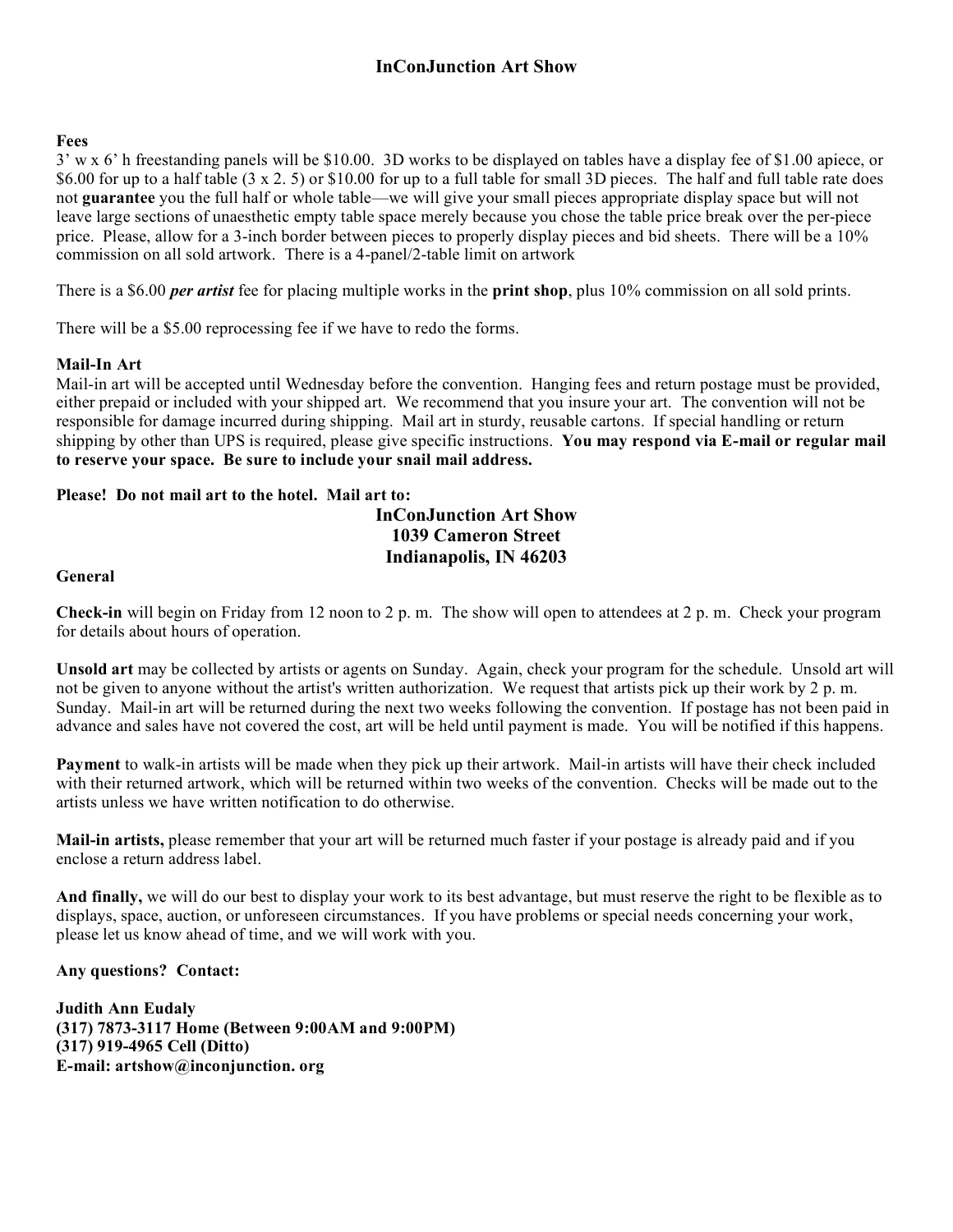## **Art Show Rules**

- 1) All artwork must have a science fiction, fantasy, astronomical, or horror aspect.
- 2) Where copyrighted / trademarked subjects are used in artwork, the artist is required to have proof of permission from the copyright / trademark holder.
- 3) Two-dimensional work must be matted or framed.
- 4) If you have not paid for adequate space to properly display your artwork, you will be charged for additional panels or table space. Please, allow a 3-inch border between pieces.
- 5) Works containing nudity will be permitted. However, artwork containing graphic sexual activity may not be allowed. Please remember this is the conservative heartland. Children will be present.
- 6) Clearly label your artwork. Include title of piece, artist's name and address.
- 7) One print of a signed, limited edition may be entered in the art show for auction. Art and other items that are offered in the print shop or elsewhere in the convention may not be placed in the art show.
- 8) The Artist or Agent may specify a quick sale price on the bid sheet. If none is specified, the piece may be sold only by auction. If a piece of art has been bid on, the quick sale price will not be recognized.
- 9) Artwork should be priced in even dollar increments. We do not have the capacity to handle coinage.

# **Art Auction Rules**

- 1) Any art show entry with two or more bids goes to the auction.
- 2) Those items with one bid will be sold at the highest bid after the auction.
- 3) Items not bid on before the auction may be sold at the Sunday price after the auction unless specific written instructions to do otherwise are received from the artist.

## **Art Show Control Sheet**

This is where you list all the pieces that you are entering in the show and where we then record the final purchase prices of them. If you have more than 16 pieces, make a copy of the sheet to list the rest of the pieces on the second page.

- 1) **Artist, address**, etc.: If you are submitting your own artwork, you needn't fill anything out in the agent box. If you are an agent for an artist, the left box is for the **artist** information and the right box is for your information.
- 2) **Rcd:** Staff use only.
- 3) **Piece number**: Simply number the pieces in the order you list them (i. e. the first piece listed is piece number 1, the second is 2, and so on). We use the piece number for record keeping purposes. If you have a second page, be sure to start with number 17, rather than 1, for that page.
- 4) **Title**: What you call the piece. This should be identical to the Title filled in on the Bid Sheet for the piece.
- 5) **Minimum Bid**: The least amount of money you'll accept for this piece. There are pros and cons to both high and low minimum bids. People are more likely to bid on a piece with a low minimum, which is more likely to send the piece to auction, where bidding frenzy may get you more than you would with a higher minimum bid. On the other hand, you may only get the minimum bid, so you don't want to get too ridiculously low. Remember that prices need to be in even dollar amounts.
- 6) **Quick Sale**: The price you would accept from someone who wishes to purchase the piece outright, preventing it going to auction. A bid prevents the piece being sold at Quick Sale. You do not have to specify a Quick Sale price, in which case, the only way to purchase the item is through bidding.
- 7) **Sunday Price**: The price you're willing to accept if the piece received no bids prior to the auction. As with Quick Sale, this is optional.
- 8) **Final Bid, Badge #, Purchase Price, Artwork Subtotal, Subtotal, Commission, Actual Display Fees, Actual Ret. Shipping, and Total Due Artist**: Leaves these blank; they're for InConJunction to fill in.
- 9) **Total # of pieces in show**: If you have a second page, the total on both pages should be the same.
- 10) **Display space reserved**: Record the number and type of display spaces you paid for with your display fees.
- 11) **Display Fees Paid & Paid Return Postage**: Include the amount you've sent us for these things. If you are also sending prints for the Print Shop, be sure *not* to double-enter these figures on both sheets.
- 12) **Return Shipping**: Check your preferred shipper. If nothing is specified, we'll go with USPS. You can also tell us if you want your boxes back if everything you submitted sells.
- 13) **Special notes**: Anything you want to tell us that we haven't covered.
- 14) **I verify that**: Signed at the end of the convention by those picking up their artwork, otherwise leave blank.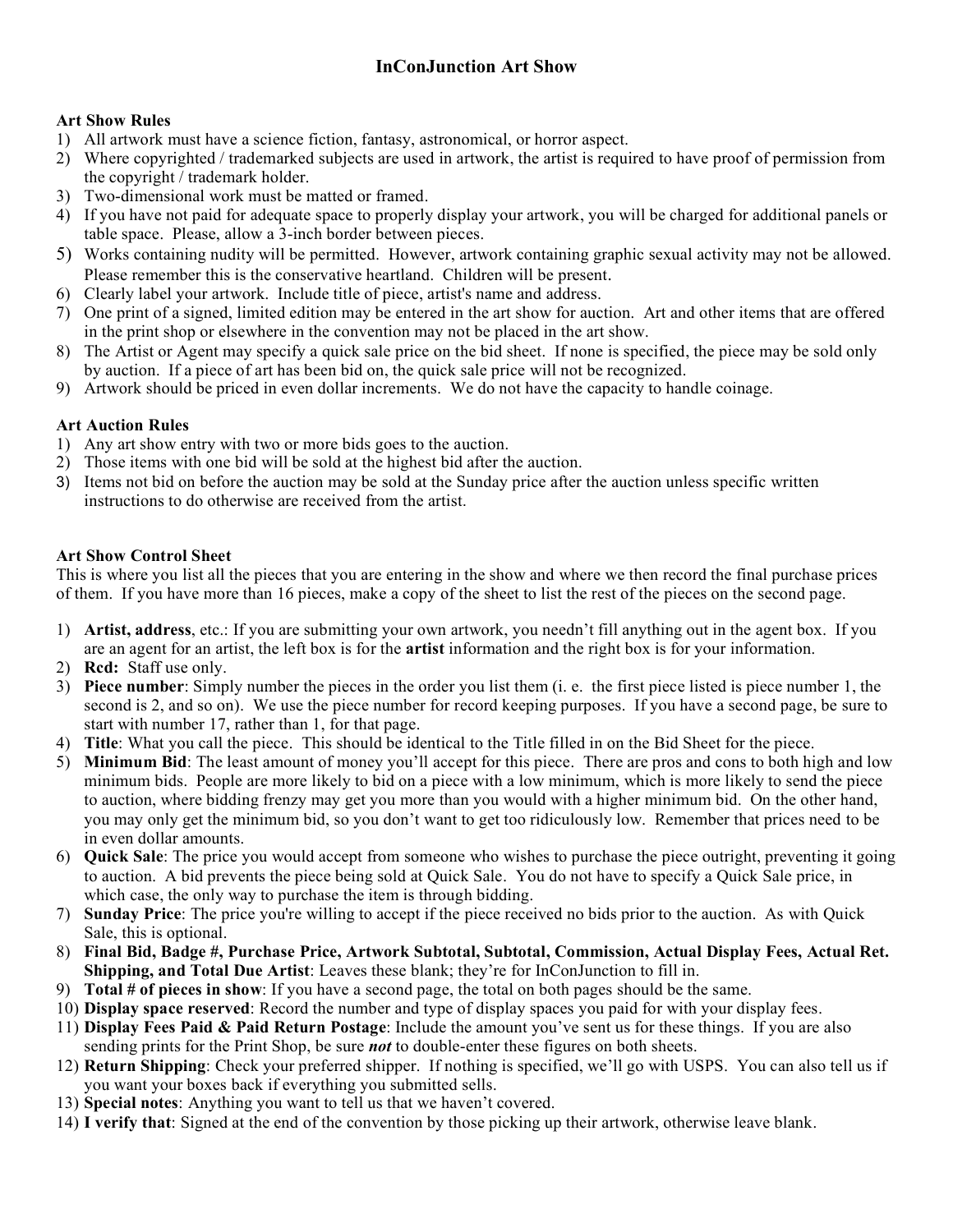## **Print Shop Control Sheet**

Fill this out much like the Art Show Control Sheet.

- 1) **Rcd:** Staff use only.
- 2) **Number of Copies**: Specify how many of each print were sent.
- 3) **Title**: Something we can identify the print by, so we can record the purchase in the right place.
- 4) **Price**: Pretty obvious.
- 5) **Number sold, Number Returned, Total Purchase**, and most of the final column (exceptions below): Staff use. Please leave blank.
- 6) **Display Fees Paid & Paid Return Postage**: Include the amount you've sent us for these things. If you are also sending pieces for the Art Show, be sure *not* to double-enter these figures on both sheets.

## **Bid Sheet**

We've only provided one page of 4 bid sheets. Please, make copies. These bid sheets should be filled out (neatly!) and attached to the piece prior to shipping. The only blanks you have to worry about:

- 1) **Artist**: That's you (or your client, if you're an agent).
- 2) **Title, Min Bid, Quick Sale, & Sunday Price**: These should match what's on the Control Sheet for the piece.
- 3) **Medium**: How and with what the artwork was made.
- 4) **Print #**: If the piece is a print, you should include the number of the print and the total for the series. For instance, if it is the 15th print in a series of 50, the print number would be 15/50. If it is an original, check the **Original** box.
- 5) **Fan or Pro**: Check one.
- 6) **Rights**: Are you giving publishing rights to the purchaser?